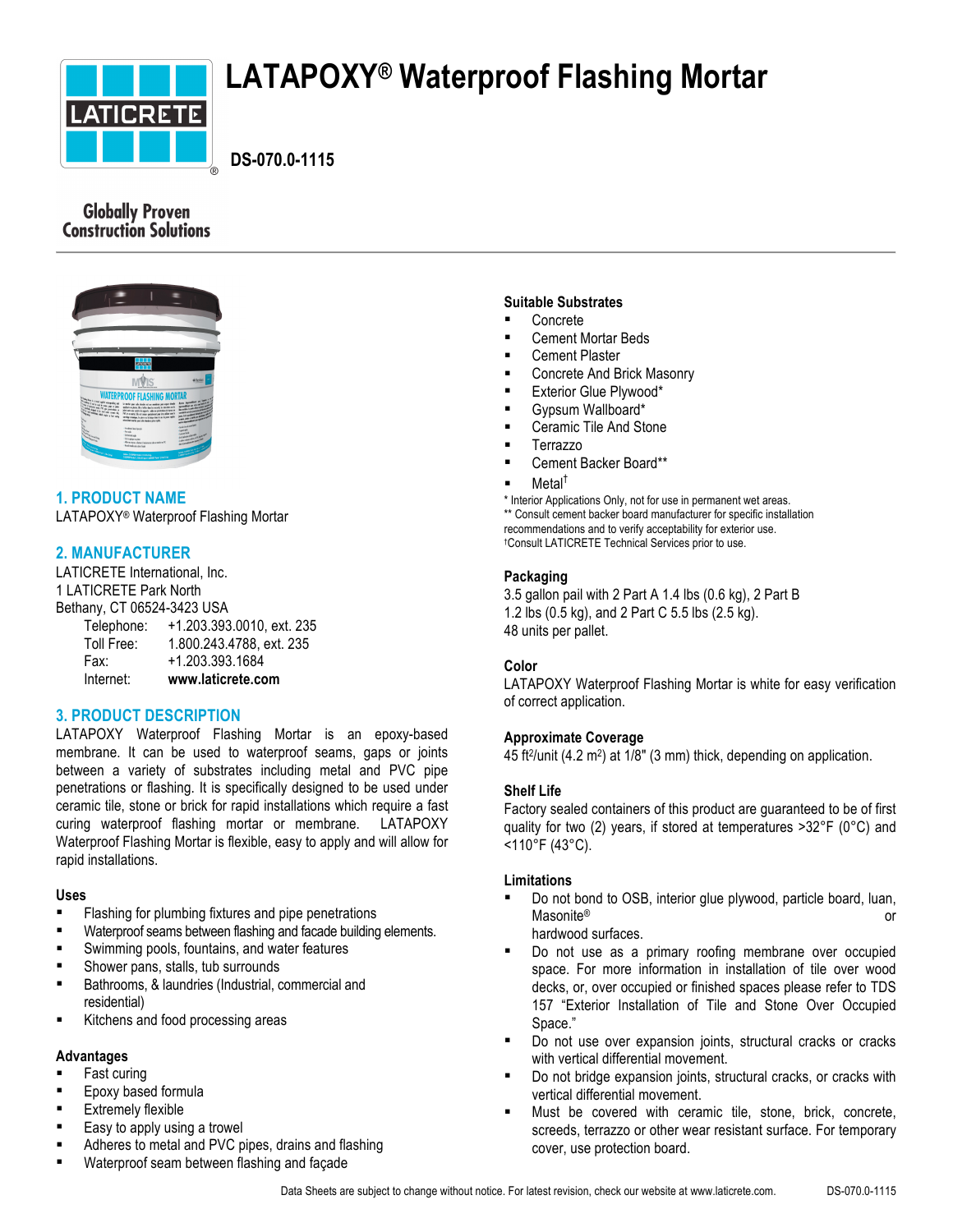- Obtain approval by local building code authority before using product in shower pan applications.
- § Do not install directly over single layer wood floors, plywood tubs/showers/fountains or similar constructs.
- Not for use beneath cement or other plaster finishes. Consult with plaster manufacturer for their recommendations when waterproofing membrane is required under plaster finishes.
- Not for use under self-leveling underlayments or decorative wear surfaces.

# **Cautions**

- Protect finished work from traffic until fully cured.
- Until cured LATAPOXY® Waterproof Flashing Mortar may irritate eyes and skin. Avoid contact with eyes or prolonged contact with skin. In case of contact, flush thoroughly with water.
- Contains Silica sand. Silica sand may cause cancer or serious lung problems. Avoid breathing dust. Wear a respirator in dusty areas.
- Keep out of reach of children.
- Surface temperature must be >45°F (10°C) and less than <90°F (32°C) during installation and for 24 hours thereafter.
- § Do not expose unprotected membrane to sun or weather for more than 30 days
- Protect from traffic or water until fully cured.
- Cold weather will require a longer cure time.

# **4. TECHNICAL DATA**

**Applicable Standard (ANSI 118.10)** Meets and exceeds all ANSI 118.10

# **Physical Properties**

| <b>Test</b>                                      | <b>Method</b>          | <b>Results</b>                                                                         | <b>Specification</b>                                                                               |
|--------------------------------------------------|------------------------|----------------------------------------------------------------------------------------|----------------------------------------------------------------------------------------------------|
| <b>Mold Growth</b>                               | ANSI A118.10-4.1       | No Growth                                                                              | No Growth                                                                                          |
| Seam Strength                                    | ANSI A118.10-4.2       | 38-48 lbs/2" wide<br>(3.3-4.2 N/mm wide)                                               | $>16$ lbs/2" wide<br>$(1.4$ N/mm wide)                                                             |
| <b>Breaking</b><br>Strength                      | ANSI A118.10-4.3       | 450-530 psi<br>$(3.1 - 3.6 \text{ MPa})$                                               | >170 psi (1.17<br>MPa)                                                                             |
| Dimensional<br><b>Stability</b>                  | ANSI A118.10-4.4       | 0% change after 72 hr<br>at 158°F (70°C) 0%<br>change after 72 hr at -<br>15°F (-26°C) | <0.7% change<br>after 72 hr at<br>158°F (70°C)<br><0.7% change<br>after 72 hr at -<br>15°F (-26°C) |
| Waterproofness                                   | ANSI A118 10-4.5       | No Moisture                                                                            | No Moisture<br><b>Penetration After</b><br>48 Hrs                                                  |
| 7 Day Shear<br><b>Bond Strength</b>              | ANSI A118.10-<br>5.3.  | 110-150 psi<br>$(0.8 - 1.0$ MPa)                                                       | >50 psi (0.34<br>MPa)                                                                              |
| 7 Day Cure 7<br>Day Water Soak<br>Shear Strength | ANSI A118.10-5.4       | 75-95 psi<br>$(0.5 - 0.7 \text{ MPa})$                                                 | >50 psi (0.34<br>MPa)                                                                              |
| 4 Week Shear<br><b>Bond Strength</b>             | ANSI A118.10-5.5       | 90-120 psi<br>$(0.6 - 0.8$ MPa)                                                        | >50 psi (0.34<br>MPa)                                                                              |
| 12 Week Shear<br><b>Bond Strength</b>            | ANSI A118.10-5.6       | 110-130 psi<br>$(0.8 - 0.9$ MPa)                                                       | >50 psi (0.34<br>MPa)                                                                              |
| 100 Day Water<br>Soak Shear<br>Strength          | ANSI A118.10 M-<br>5.7 | 55-80 psi<br>$(0.4 - 0.6 \text{ MPa})$                                                 | >50 psi (0.34<br>MPa)                                                                              |
| <b>Thickness</b>                                 |                        | 40-125 mils (1-3 mm)                                                                   |                                                                                                    |

# **5. INSTALLATION**

| Test                      | Method     | Result        |
|---------------------------|------------|---------------|
| Set Time Hours            | ASTM C266  | 8 to 12 hours |
| Pot Life                  |            | 150 minutes   |
| Light Foot Traffic        | ASTM D2240 | 4 days        |
| <b>Heavy Foot Traffic</b> | ASTM D2240 | 5 days        |
| Time to Tile              |            | 24 hours      |

Refer to DS 070.5 for complete installation instructions prior to using product.

# **Surface Preparation**

Surface temperature must be 45–90°F (10–32°C) during application and for 24 hours after installation. All substrates must be structurally sound, clean and free of dirt, oil, grease, paint, laitance, efflorescence, concrete sealers or curing compounds. Make rough or uneven concrete smooth to a wood float or better finish with a LATICRETE<sup>®</sup> Underlayment. Do not level with gypsum or asphalt based products. Maximum deviation in plane must not exceed 1/4" in 10 ft (6 mm in 3 m) with no more than 1/16" in 1 ft (1.5 mm in 0.3 m) variation between high spots. Dampen hot, dry surfaces and sweep off excess water—installation may be made on a damp surface. New concrete slabs shall be damp cured a minimum of 14 days before application.

- 1. Installer must verify that deflection under all live, dead and impact loads of interior plywood floors does not exceed industry standards of L/360 for ceramic tile and brick or L/480 for stone installations where L=span length;
- 2. Minimum construction for interior plywood floors:

**SUBFLOOR:** 5/8" (15 mm) thick exterior glue plywood, either plain with all sheet edges blocked or tongue and groove, over bridged joints spaced 16" (400 mm) o.c. maximum; fasten plywood 6" (150 mm) o.c. along sheet ends and 8" (200 mm) o.c. along intermediate supports with 8d ring-shank, coated or hot dip galvanized nails (or screws); allow 1/8" (3 mm) between sheet ends and 1/4" (6 mm) between sheets edges; all sheet ends must be supported by a framing member; glue sheets to joints with construction adhesive:

**UNDERLAYMENT:** 5/8" (15 mm) thick exterior glue plywood fastened 6" (150 mm) o.c. along sheet ends and 8" (200 mm) o.c. in the panel field (both directions) with 8d ring-shank, coated or hot dip galvanized nails (or screws); allow 1/8" (3 mm) to 1/4" (6 mm) between sheets and 1/4" (6 mm) between sheet edges and any abutting surfaces; offset underlayment joints from joints in subfloor and stagger joints between sheet ends; glue underlayment to subfloor with construction adhesive. Refer to Technical Data Sheet 152 "Bonding Ceramic Tile, Stone or Brick Over Wood Floors" for complete details.

# **Mixing**

Mix Part A with Part B for roughly 30 seconds with a low speed drill until thoroughly mixed, uniform in color. Add Part C and mix for 1 minute until evenly dispersal in the liquid. Product is now ready to apply.